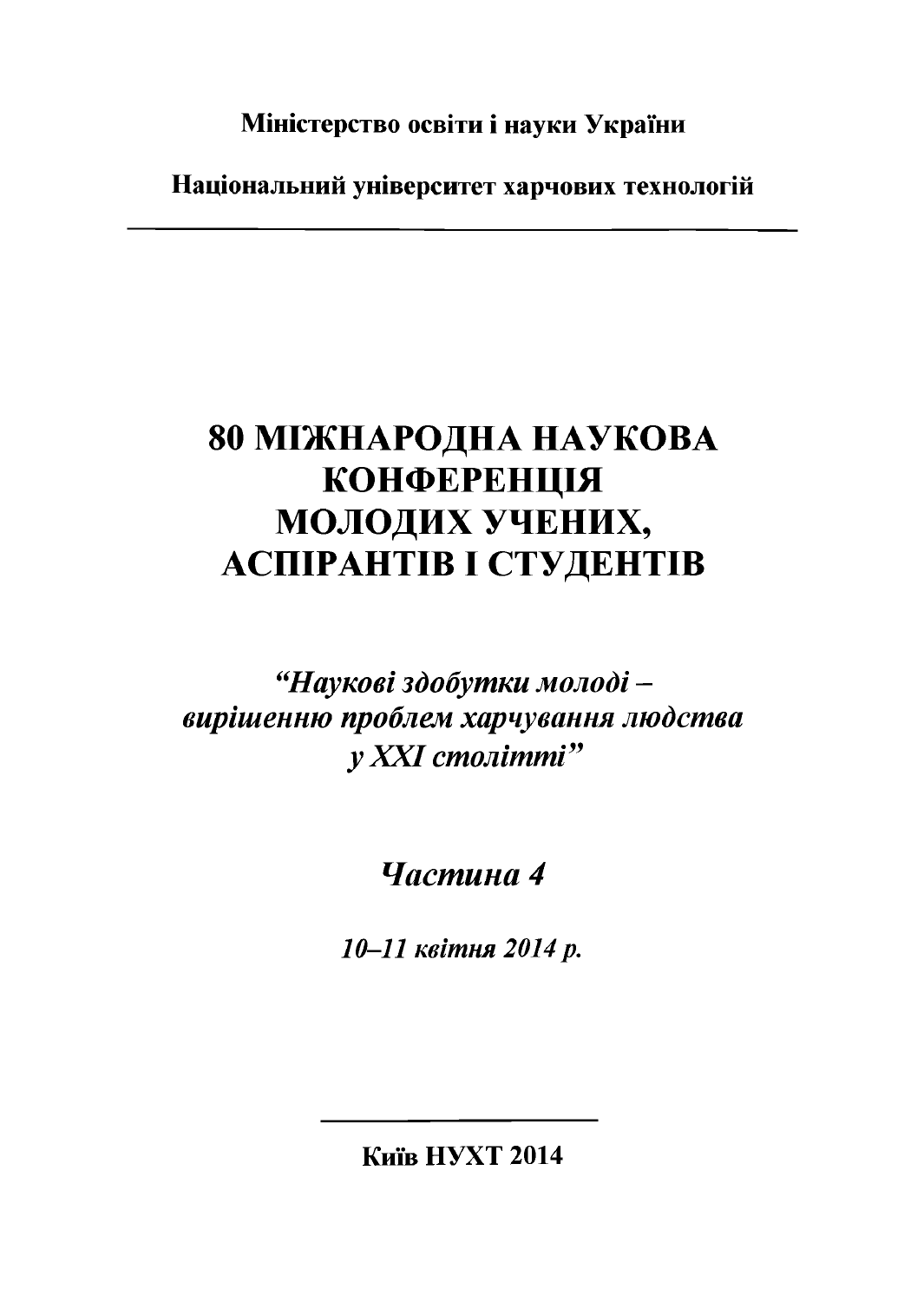## **99. Quality as a component criteria of competitiveness**

Katya Korotuha, Nataliya Bozhok *National University of Food Technologies* 

Introduction: The concept of competitiveness of the goods can be defined as a complex characteristic that determines its edge in the market compared to similar competing products as the degree of compliance with a specific social need, and on the cost to its satisfaction, that provides an opportunity of realization this product in a particular

**475**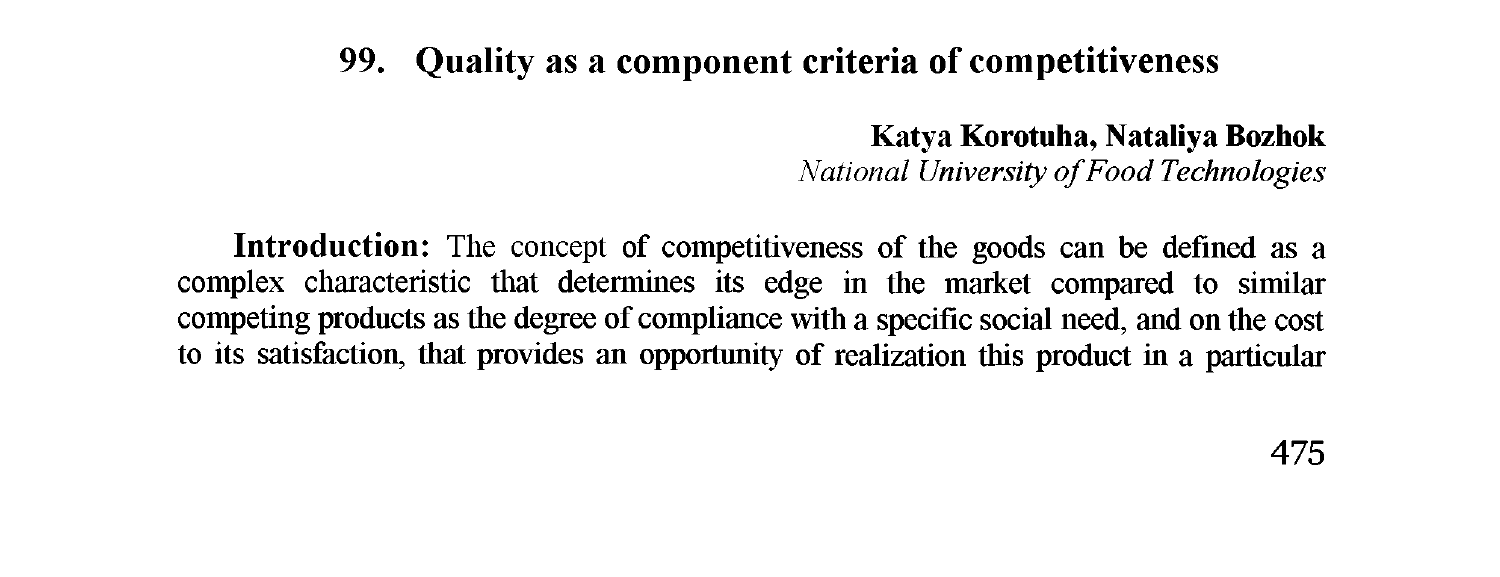time on a particular market. It turns out that the competitiveness is conditioned by qualitative and costly product features that are counted by the buyer in accordance with their direct relevance to the needs. Most scientists define it as the suitability of products for consumption or reliability. From a scientific point of view, this concept has a somewhat broader meaning. According to standard ISO 9000-2005, Quality - is the degree to which a set of its own characteristics of the product, process or system meets the stated needs or expectations, commonly understandable or required [1].

**Resources and methods:** Today there are a number of characteristics, which determine the level of quality. Yes, its level, because the concept of quality is relative. The issue of competitiveness and quality are paid a lot of attention by both foreign and domestic scientists such as Ricardo L., M. Porter, K.R. Makonnel., S.L.Brue, Kotler. G., Azarov, A. Gradova, D. Yudanov, A. Hlychev, Shapoval, G. Semenov, V. Kolot, N. Krasnokutskaya, A. Luke, J. Smolin and others. The criteria can be qualitative and quantitative and divided into major classes: physical, organoleptical, ethical, functional, time and ergonomical. The physical class includes mechanical, chemical and biological components. They characterize the composition of the product and its operation mechanism. Organoleptical indicator includes touch, taste, smell and sight. They characterize consumer perception of the product through its own feelings. This indicator is typical for services and determines the quality of their provision. Functional class includes speed, volumes of manufacturing. They point to the power and physical speed of goods performance. The basic time characteristics are reliability and availability that determine difficulties for consumers to get the product and the time that they will use this product. Ergonomic indicator is divided into physiological and anthropometric and determines the complexity of using the product by different population groups. The set of the above mentioned parameters shape the quality of products as part of its competitiveness on the market. The product should be safe, aesthetic, perform well its functions, i.e. meet the needs of those for whom it was designed, and then it can be competitive in the market [3].

The price of the product is of great importance in spite of all these parameters. Customer always compares or refunds product price by list of properties that the last one has. Apart from the price, the performance of product related to the cost of its operation and maintenance is also of great demand. The scientific methods to be used in the thesis include the economically optimal quality defined as the ratio of quality and costs. According to this statement, we have the following formula:

where Kopt. - Economically optimal quality;

Q - the quality of the product; CE - cost of acquisition and operation;

The mentioned above formula is easy to determine the denominator and quite hard the numerator, i.e. money, because it involves different parameters. Today science Qualimetry developed sufficiently acceptable quantitative methods to assess the quality, i.e. the growth units of a product per 1-currency costs. [2].

**Results:** Until recently, the category of quality was associated with the results of work in the fields of material production. It was thought that in the Non-material sphere "quality" has no objective basis and is determined by subjective factors. However, research has shown that the category of "quality of service" shall include the elements of quality of work, items, facilities and its results, i.e. products, works and services, which points to its significant impact on the competitiveness generally [4].

**Conclusions:** Summing up, we have come to the conclusion that the development of society is accompanied with the improvement both the quality of life and the demands on it. In this case the list of criteria for determining the quality is constantly expanding and reflects the needs and wishes of the modem consumer. However, the quality indicators are